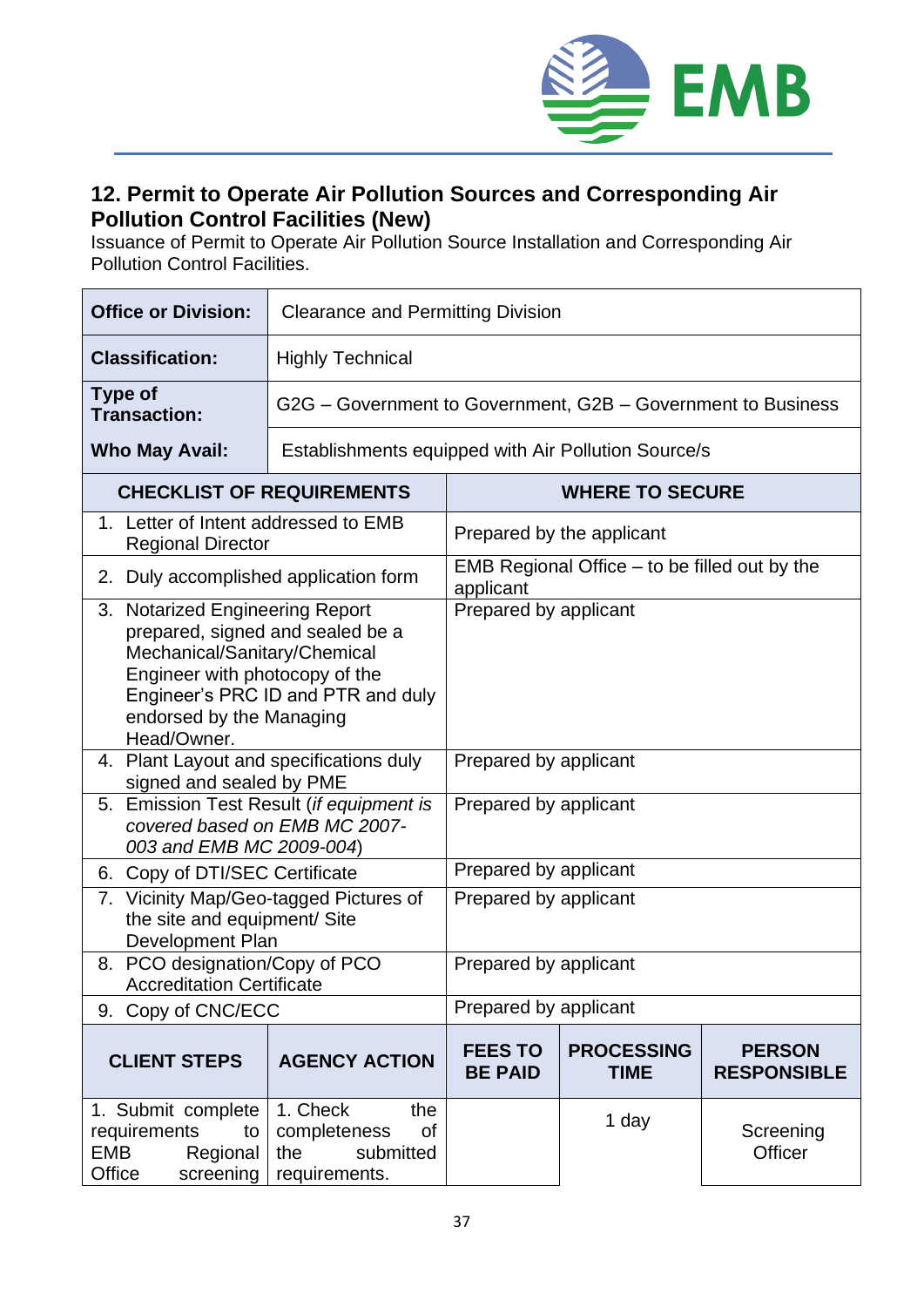

| officer.                                                                                                                | Otherwise,<br>application will be<br>returned<br>to<br>the<br>applicant.<br>Bill<br>Prepare<br>0f<br><b>Particulars</b>                           |                                       |         |                             |
|-------------------------------------------------------------------------------------------------------------------------|---------------------------------------------------------------------------------------------------------------------------------------------------|---------------------------------------|---------|-----------------------------|
| 2. Request an Order<br>of Payment.                                                                                      | 2. Prepare Order of<br>Payment.                                                                                                                   |                                       |         | Accountant                  |
| Filing<br>3. Pay the<br>Fee,<br>Legal<br>Research<br>Fee<br>- &<br>Documentary<br>Stamp Tax at the<br>Cashier's Office. | 3. Accept Payment<br>and Issues Official<br>Receipt.                                                                                              | <b>Filing Fee</b><br>$=$<br>PhP640.00 |         | Cashier                     |
| 4. Present Official<br>the<br>Receipt<br>to<br>Screening Officer.                                                       | 4.<br>Photocopy,<br>record and attach<br>the Official Receipt<br>to the Application<br>then forward<br>the<br>Application to the<br>Case Handler. |                                       |         | Screening<br>Officer        |
|                                                                                                                         | 5.<br>Conduct<br>substantive<br>evaluation of the<br>application.<br>Draft<br>Permit and Letter<br>to be forwarded to<br>the Section Chief        |                                       | 8 days  | <b>Case Handler</b>         |
|                                                                                                                         | 6.<br><b>Review</b><br>the<br>application<br>then<br>forward<br>the<br>to<br>Chief<br>further<br>for<br>review.                                   |                                       | 3 days  | <b>Section Chief</b>        |
|                                                                                                                         | 7.<br><b>Review</b><br>the<br>application<br>then<br>recommend to the<br>Regional<br><b>Director</b><br>for approval.                             |                                       | 3 days  | <b>Division Chief</b>       |
|                                                                                                                         | Approve<br>the<br>8.<br>application                                                                                                               |                                       | 2 days  | Regional<br><b>Director</b> |
| <b>TOTAL:</b>                                                                                                           |                                                                                                                                                   | PhP640.00                             | 20 days |                             |
|                                                                                                                         | the<br>Receive<br>9.<br>Approved<br>Permit<br>from the Office of<br>the<br>Regional                                                               |                                       |         | Records                     |